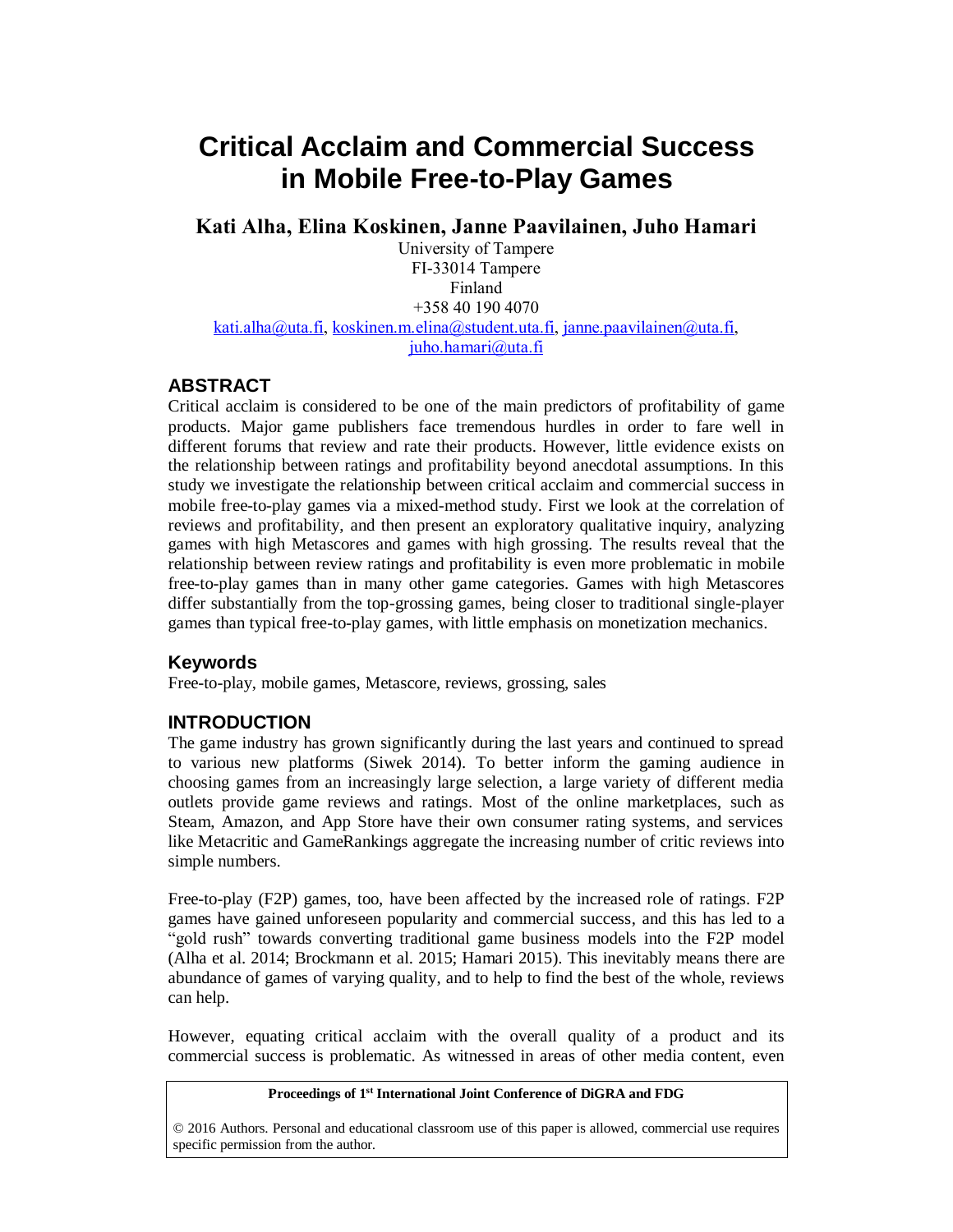though review scores can in some cases influence or be used to predict the sales, the relations are not always straightforward (Dellarocas et al. 2007; Chen & Xie 2005; Bailey 2005). Despite this, reviews have gained an increasing position of power in game publishing (Nieborg & Sihvonen 2009; Totilo 2008; Rose 2012).

In this paper we investigate the relation between critical acclaim and commercial success in mobile F2P games. First we look into the correlation of critic reviews and grossing rank in iOS games in general and in F2P iOS games specifically. We continue with an exploratory qualitative inquiry into F2P iOS games by analyzing two groups of games: one with high Metascores and one with top-grossing ranks.

## **BACKGROUND**

## **Ratings and Game Profitability**

Although there is a dearth of academic research on the connection of review scores to consumer behavior in the area of games, the connection has been studied with other media content, especially in film studies. According to research, reviews do correlate with box office income in movies, although it is not clear whether they influence the sales or merely predict them (Eliashberg  $&$  Shugan 1997; Basuroy et al. 2003). These relations are not always straightforward and their appropriate use is challenging (Dellacoras et al. 2007; Chen & Xie 2005; Bailey 2005). In game products the correlation of Metascore and sales has been studied with Xbox 360 and PS3 games (Greenwood-Ericksen et al. 2013) and Steam games (Orland 2014), both studies finding a strong positive connection between Metascores and sales. According to a study by the video game research company EEDAR (2010), the reviews players read before playing strongly influence the way they themselves rate and value games, suggesting that the reviews would not only predict sales, but could also influence them.

At least when it comes to mobile games, however, critic reviews are not usually the first choice of information for the player when deciding which mobile game to play. According to EEDAR (2014), at least friend recommendations, consumer reviews, and top charts are more influential when choosing to download a mobile game. Game criticism is changing as the power from the press is spreading to consumer reviews and new forms of consumer criticism, which have partly replaced the role of critic reviews. Especially Let's Play videos have gained popularity, with most popular and influential streamers gaining billions of views (Martin 2015; Time 2015).

Despite the change, critic review scores remain in a critical role and are still used as the measure of critical acclaim. Especially Metacritic, one of the biggest game review aggregator sites, has gained increasing popularity and importance. Platforms like Steam and Amazon have included Metascores on their stores and Metacritic has gained power as a tool for measuring games. It has even been criticized for damaging the game industry, as publishers have been reported of giving out bonuses dependent on the Metascore instead of offering sales-based royalties (Totilo 2008; Rose 2012). Reaching a high Metascore has even been used as a job requirement in the industry (Matulef 2012).

Metacritic aggregates critic reviews of games and other entertainment products, and the aggregated reviews are combined into a numerical form called a Metascore. Having a Metascore requires a game to have a minimum of four critic reviews among all of the over 100 review publications Metacritic has selected as their review providers. Instead of simply extracting the means, Metacritic puts more weight on "some critics and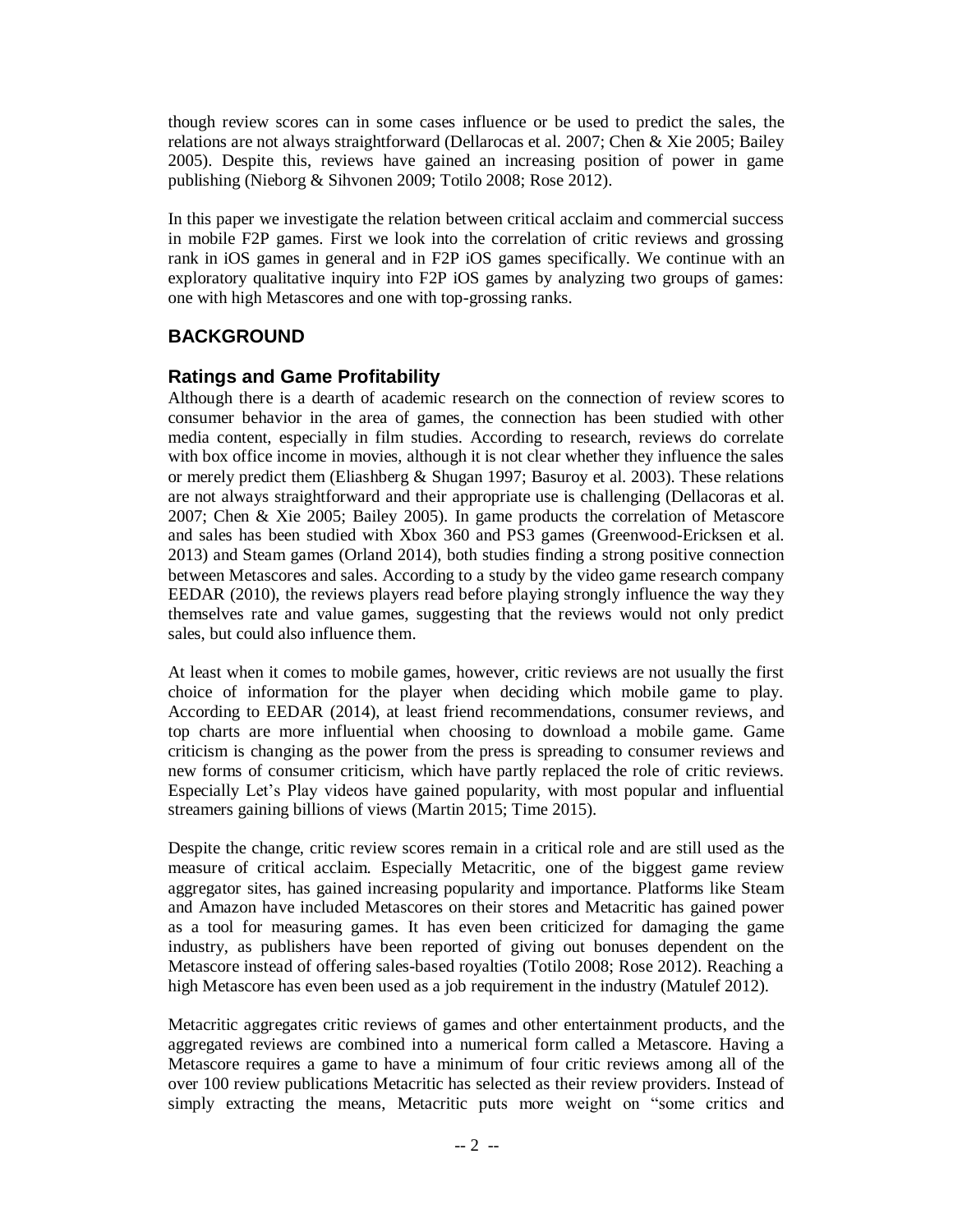publications than others based on their quality and overall stature" but have not released the details of the procedure<sup>1</sup>. Metacritic excludes consumer reviews from Metascore and instead has a separate User Score, which is collected from Metacritic's users.

#### **Free-to-Play**

Regardless of the success of the F2P industry, only few games end up making it to the top while a vast amount of games receives only little or no revenue (Pinchefsky 2013). As F2P games have no entry cost and the revenue is mainly generated through selling ingame content and virtual goods, commercial success cannot be measured by sales or downloads of the game (Hamari 2015; Hamari & Keronen 2016; Lehdonvirta 2009). The profitability is measured by grossing, the total income of the game. F2P games dominate the top-grossing lists compared to premium games; at the time of writing, the top ten list of top-grossing iOS games comprised solely of F2P games. In addition, the top of this list is relatively stationary, as the same games tend to stay in the peak positions for years, while new additions rarely make it to the top or stay there. For instance, *Clash of Clans* (Supercell 2012) has placed in the top ten since shortly after its publication in 2012.

As the F2P model changes the way games are designed and played, it inevitably affects the game experience (Alha et al. 2014; Hamari 2015; Lin & Sun 2011; Paavilainen et al. 2013). The developers have to take the revenue model into account while designing the game as the purchases are designed as a part of the gameplay (Hamari & Lehdonvirta 2010; Hamari & Järvinen 2011). These real-money transactions are known as in-app purchases and can range from less than a dollar to hundreds of dollars. Bringing spending inside the game creates new challenges and new types of game experiences. The design of these games is usually strongly based on metrics, deducing from statistics which gameplay features or items are the most popular (Hamari & Järvinen 2011; Paavilainen et al. 2013). This way, however, some developers may go for faster revenue instead of trying to create better experiences and lasting interest.

F2P model has raised ethical issues, especially in cases where the spenders are underage or the game is producing its main income through "whales", players who spend substantial amounts of money on the game (Alha et al. 2014). F2P games have received a high amount of critique for weakening the game experience and even taking advantage of players. However, not all F2P games have a negative reputation. For instance, *League of Legends* (Riot Games 2009), *World of Tanks* (Wargaming 2010), and *Hearthstone*  (Blizzard Entertainment 2014) have been positively received by critics. These are also games that are commercial successes. Surprisingly, this is not a common combination. For instance, the current leader of the top-grossing list of iOS, *Game of War - Fire Age* (Machine Zone 2013), has a Metascore of 67, having mixed or average reviews by Metacritic's standards. At the time of the writing, it had been reviewed only by four critics on Metacritic, which is quite a low number for a game that has enjoyed immense commercial success.

## **METHODS AND DATA: QUANTITATIVE PHASE**

To examine the relation between critical and commercial success, we used both quantitative and qualitative methods to gather and analyze data. For the quantitative analysis, two datasets were collected and combined in August 2014. The first data was retrieved from Metacritic by including all iOS games with a Metascore. The list included 2596 games. The second dataset was collected from Sensor Tower, a service providing data about mobile games. We retrieved the top 1000 iPad games from the US topgrossing list.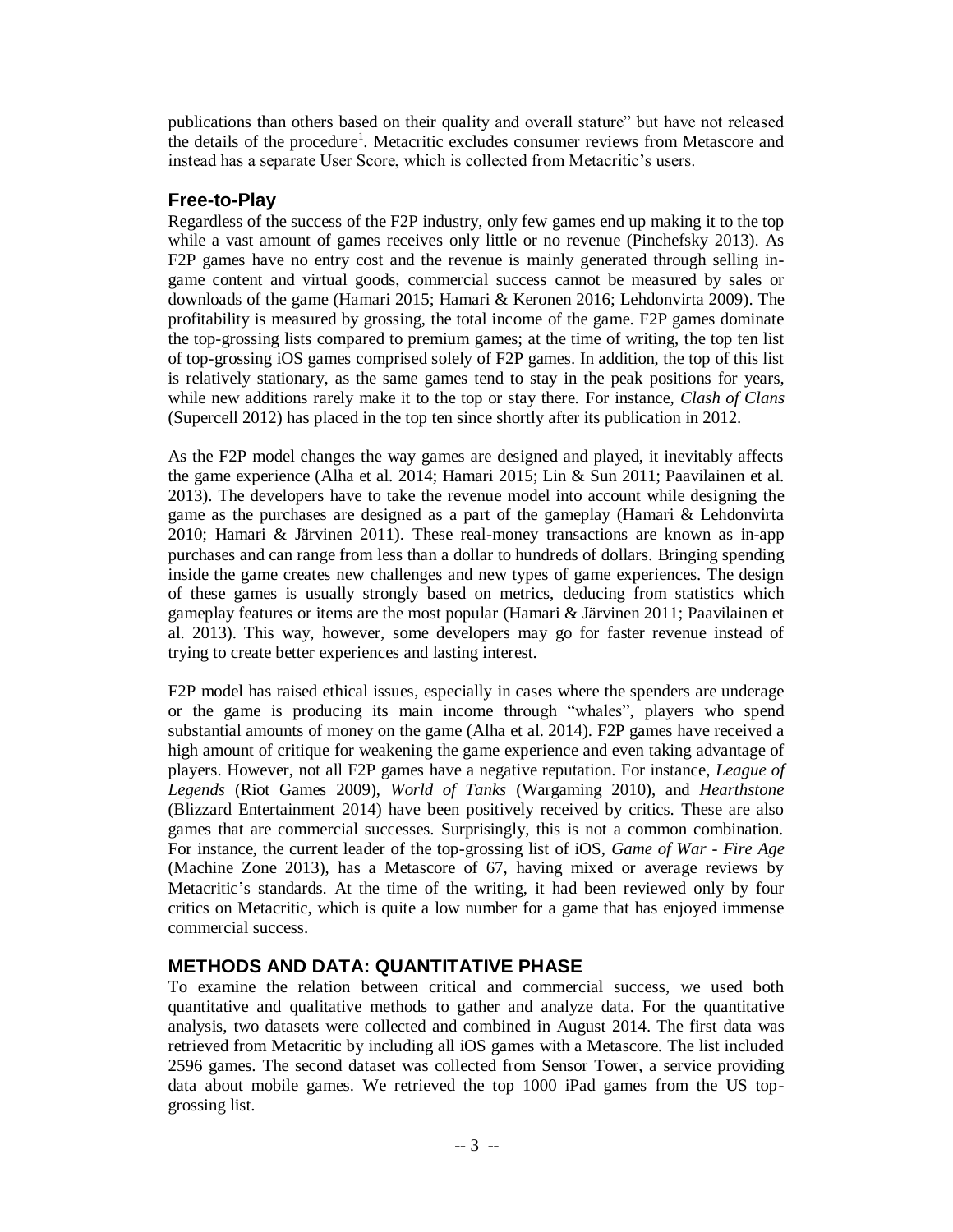These two datasets were then merged into one list to allow comparison between the two, resulting in a list with 3360 games. The list included games with different monetization models, which were sorted into four categories: F2P (free with in-app-purchases (IAP)), free (free, no IAP), paid (purchase cost, no IAP) and paid with IAP (purchase cost and IAP). Unfortunately, we had this information only from the games that were part of the Sensor Tower dataset, as Metacritic does not provide such information. We then used regression and correlation analyses to investigate the relationships between Metascore, grossing rank, and the business model.

## **RESULTS: QUANTITATIVE PHASE**

The first observation when looking at the merged dataset was that only 236 of the games on the 1000 top-grossing games (23.6%) had a Metascore. It can therefore be concluded that from the games that make the most money, only a small portion ends up with reviews to begin with.

One of the explanations for this is derived from the next observations: as many as 736 (73.6%) of the top-grossing games are F2P (see Figure 1). When we look at games that utilize some other monetization model, 41.5% have enough reviews to have a Metascore, while for F2P games the percentage is only 18.2%. It therefore seems that mobile F2P games are relatively rarely reviewed by the press. F2P games also receive lower scores by the reviewers than games with other monetization models. The average Metascore for F2P games on the list was 71.8 ( $n = 158$ ), while for games with other monetization models it was 79.8 ( $n = 156$ ).





The scatter plot (Figure 2) shows the distribution of games along Metascore and grossing rank. While there are no remarkably clear visible patterns, the Pearson bivariate correlation test shows a statistically significantly negative correlation ( $r = -0.169***$ ,  $p =$ 0.009,  $n = 236$ ), which suggests that those games that are ranked highly in the grossing list receive lower Metascores. These results indicate that games that receive better reviews do not necessarily make more money.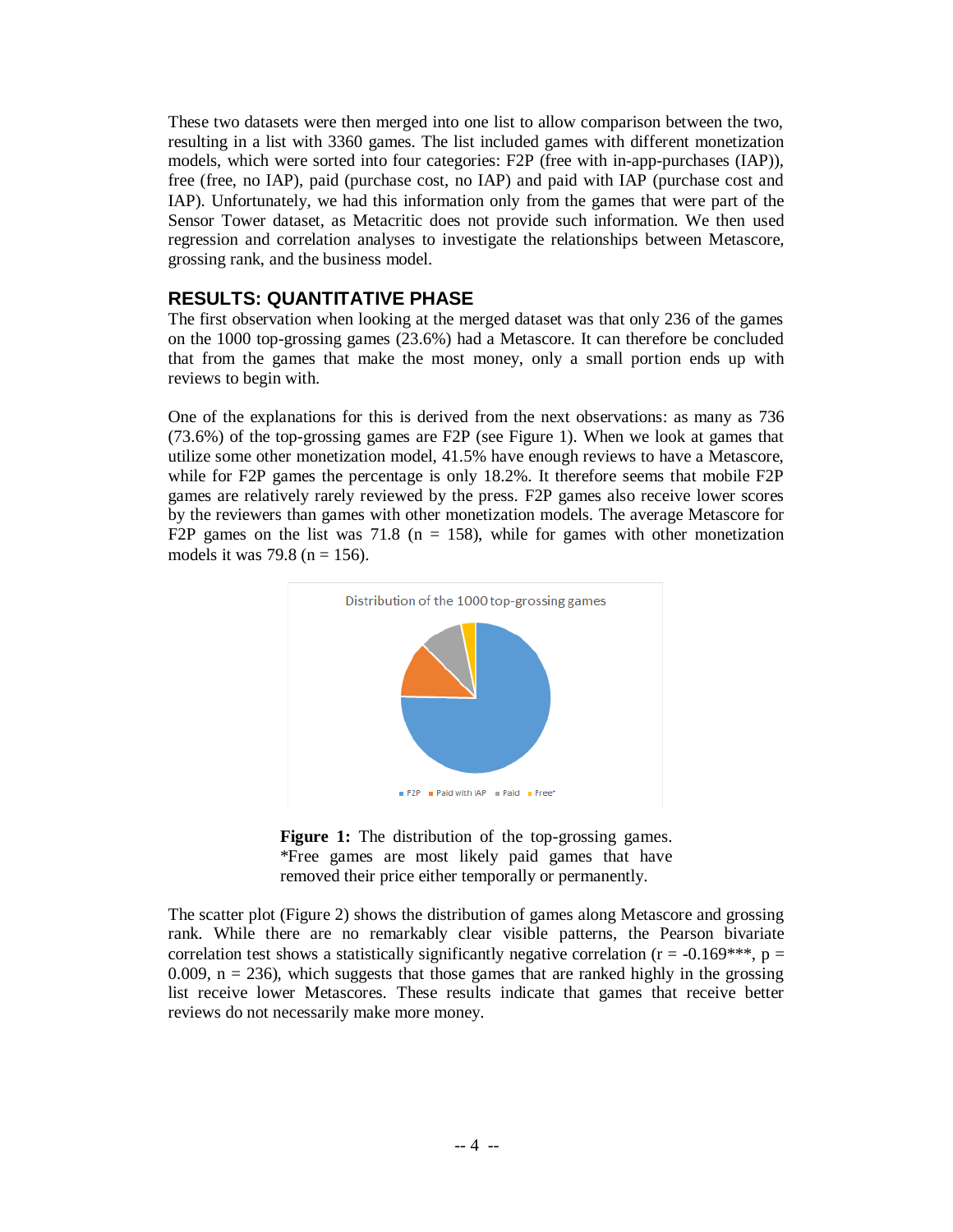

Figure 2: Distribution of games by their grossing rank and Metascore.

We conducted a regression analysis in order to investigate the effects of both Metascore and the business model on grossing rank simultaneously. The results reveal that the selected business model of the game may have more explanatory power on how much the game makes money. In terms of commercial success, it seems to matter more how the business model is integrated into the game rather than the actual quality of the game. A game being F2P predicts grossing rank (Beta =  $0.338***$ , p = 0.000) whereas the effect of Metascore is lowered to small insignificant effect (Beta =  $-0.047$ , p = 0.472). The raw bivariate Pearson correlations between variables can be seen in Table 1.

|                                                                                                       | Metascore                                   | <b>Grossing rank</b> | <b>Business model</b> |  |  |  |  |  |
|-------------------------------------------------------------------------------------------------------|---------------------------------------------|----------------------|-----------------------|--|--|--|--|--|
| <b>Metascore</b>                                                                                      |                                             |                      |                       |  |  |  |  |  |
| <b>Grossing rank</b>                                                                                  | $-0.169***$                                 |                      |                       |  |  |  |  |  |
| <b>Business model</b>                                                                                 | $0.049**$                                   | $0.203***$           |                       |  |  |  |  |  |
| • $* = p < 0.1, * = p < 0.05, * = p < 0.01$<br>Business model: $0 = not F2P$ , $1 = F2P$<br>$\bullet$ |                                             |                      |                       |  |  |  |  |  |
| $\bullet$                                                                                             | Rank is reversed: higher rank, higher value |                      |                       |  |  |  |  |  |

**Table 1:** Correlations.

## **METHODS AND DATA: QUALITATIVE PHASE**

In game studies, playing games has been noted as an important method to understand games (e.g. Aarseth 2003; Mäyrä 2008; Karppi & Sotamaa 2012). Analytical play has been recognized as something different from leisure play as such a utilitarian approach requires the player to take notes and understand the wider context of gaming culture (Mäyrä 2008). Mäyrä (2008) distinguishes two approaches to analytical play: structural and thematic. While structural gameplay analysis focuses on rules, interactions, and games as artifacts with attributes and properties, thematic gameplay analysis highlights the symbols and messages that are experienced by the player as a cultural medium. Aarseth (2003) provides several strata to analytical play: superficial play, light play, partial completion, total completion, repeated play, expert play, and innovative play. For instance, the goal of partial completion is to reach certain goals or sub-goals in the game while total completion includes playing the game through.

Lankoski and Björk (2015) have introduced the formal analysis of gameplay, where game elements and their interactions are examined closely. Compared to the playing research approach, the formal analysis of gameplay can be seen as an isolationist approach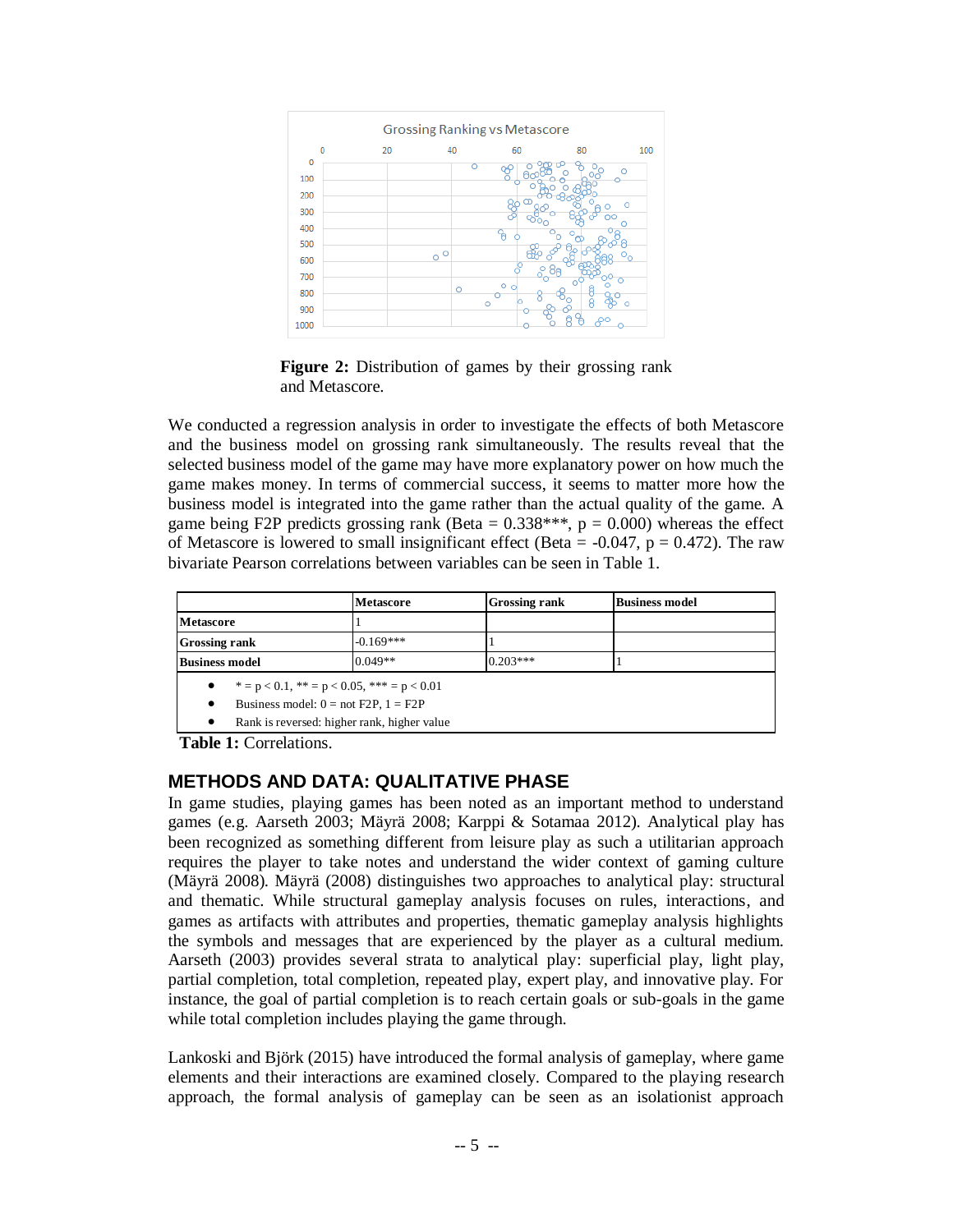focusing on the game – not so much on the playing context. According to Lankoski and Björk (2015), this approach has been used by Myers (2010) to study the aesthetics of games while Björk and Holopainen (2005) have used it to develop game design patterns. In the formal analysis of gameplay, the game is understood through primitives (components, player actions, and goals) that form the game state. To understand gameplay, the researcher must play the game several times and build understanding by first recognizing the primitives and their relations, then the principles of design, and lastly the role of primitives and principles of design in the game.

Our gameplay analysis is based on approaches suggested by Aarseth (2003), Mäyrä (2008), and Lankoski and Björk (2015). The premise was to gain understanding of the gameplay through playing the games while taking notes, focusing on the formal aspects of gameplay. Partial completion is a sensible approach as the F2P games are usually never-ending and constantly updated.

We chose to examine five games with high Metascores and five top-grossing games more closely by playing them analytically. The lists used in the quantitative analysis were used to find games for both categories by selecting the games among the tops of the lists. We tried to select as representative spectrum of genres as possible. Genre refers here to the genres shown for the games in App Store. After the selection, some games were disqualified from the analysis as a closer examination revealed them not being actual F2P games, for instance in a case where the IAP included only unlocking the full game. New games were selected to replace these games. The final selection with their Metascores and grossing ranks are listed in Table 2.

|                                 | Game                               | <b>Publisher</b>                 | <b>Published</b> | Genre                          | <b>Type</b>                 | <b>Metascore Grossing</b> |                |
|---------------------------------|------------------------------------|----------------------------------|------------------|--------------------------------|-----------------------------|---------------------------|----------------|
| <b>HIGH</b><br><b>METASCORE</b> | Hearthstone: Heroes of<br>Warcraft | <b>Blizzard</b><br>Entertainment | 2014             | Card,<br>strategy              | Collectible<br>Card<br>Game | 93                        | 49             |
|                                 | <b>Punch Ouest</b>                 | <b>Rocketcat</b><br>Games        | 2012             | Action.<br>arcade              | Endless<br>Runner           | 93                        | >1000          |
|                                 | Galaxy On Fire 2                   | Fishlabs                         | 2010             | Adventure,<br>role-<br>playing | Role-<br>Playing<br>Game    | 90                        | >1000          |
|                                 | Elf Defense Eng                    | Jellyoasis                       | 2012             | Board.<br>strategy             | Tower<br>Defense            | 89                        | >1000          |
|                                 | Angry Birds Rio HD                 | Rovio<br>Entertainment           | 2011             | Arcade.<br>puzzle              | Physics<br>Puzzle           | 88                        | 332            |
| TOP-<br><b>GROSSING</b>         | Game of War - Fire<br>Age          | Machine Zone                     | 2013             | Role-<br>playing,<br>strategy  | Combat<br><b>Builder</b>    | 67                        | 3              |
|                                 | The Simpsons: Tapped<br>Out        | <b>Electronic Arts</b>           | 2012             | Adventure.<br>simulation       | City<br>Building            | 69                        | $\overline{7}$ |
|                                 | Clash of Clans                     | Supercell                        | 2012             | Action,<br>strategy            | Combat<br><b>Builder</b>    | 74                        | 1              |
|                                 | Candy Crush Saga                   | King                             | 2011             | Arcade.<br>puzzle              | Match-<br>Three             | 79                        | $\overline{c}$ |
|                                 | Hay Day                            | Supercell                        | 2012             | Family,<br>simulation          | Farm<br>Simulation          | TBD                       | $\overline{4}$ |

**Table 2:** Analyzed games and their details as they were in August 2014.

As mobile F2P games have a special nature due to their monetization model and platform, no existing game analysis template was used. A specific template was created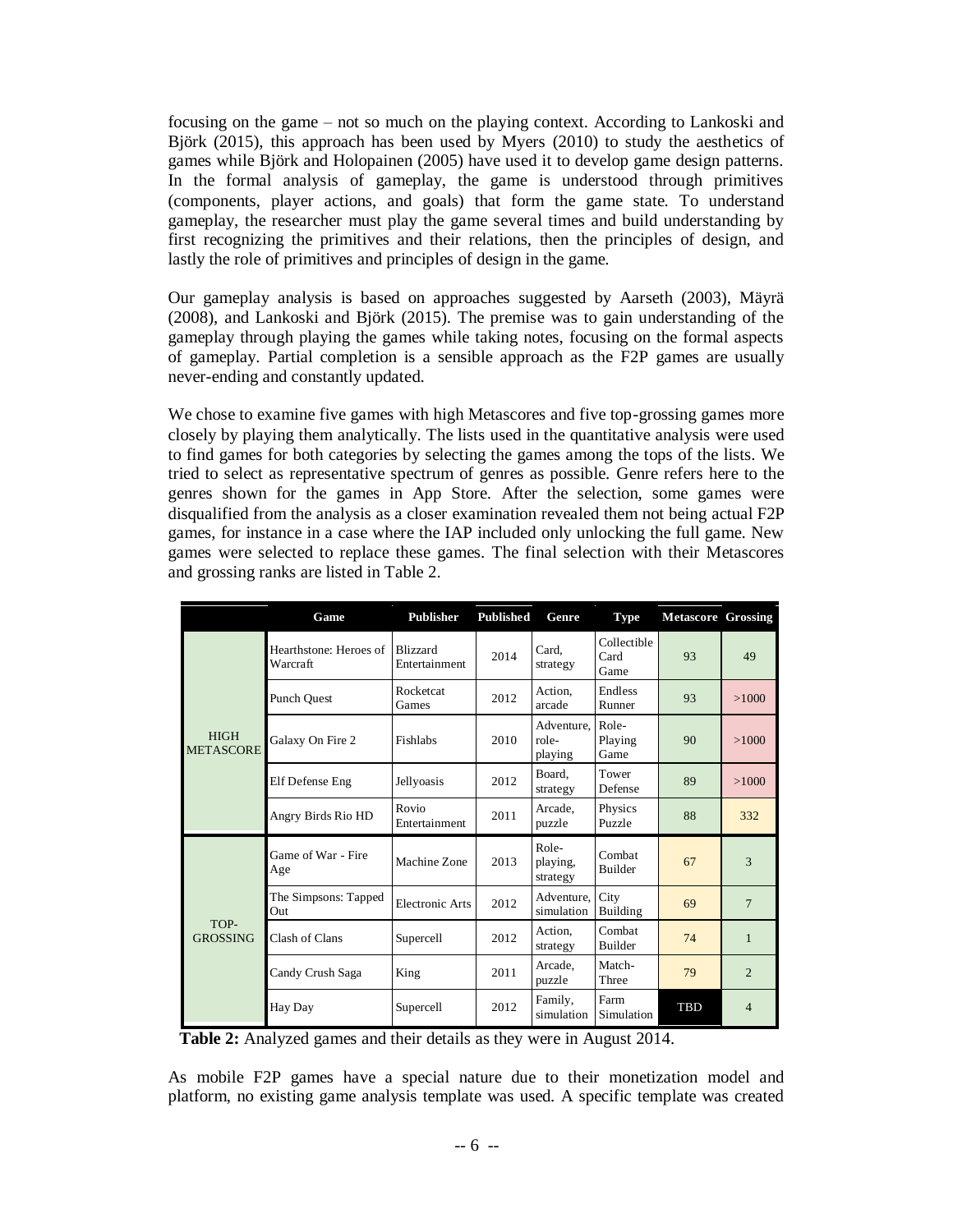by a group of researchers, based on the design literature of games (Fullerton et al. 2004; Schell 2008; Fields & Cotton 2012) and on studies focusing on F2P games (Hamari & Lehdonvirta 2010; Hamari & Järvinen 2011; Paavilainen et al. 2013). The template was tested and modified with two test rounds, both including several mobile F2P games.

The final template had eight categories with specific concentration points: 1) First-time experience, 2) Game mechanics, 3) Audiovisuals, 4) Narrative, 5) Sociability, 6) Monetization, 7) Playability and bugs, and 8) Returning to the game. In addition, a simple gaming log was kept by taking notes while playing.

Two researchers analyzed each of the selected games using the template. The high Metascore games and the top-grossing games were analyzed in turns to minimize the effect of time on the analysis process. Each game was played for a minimum of one hour, but as much time as necessary was used until the researchers were confident they understood how the game works and all the important aspects were covered. This usually varied from a couple of hours to a few weeks. After the analysis round was completed, the data was analyzed by the two researchers, first separately, then together. For each category from the template and for each game analyzed, the findings were discussed and compared to find the relevant issues to be taken under a more detailed inspection.

## **RESULTS: QUALITATIVE PHASE**

## **First Experience**

The first experiences in the high Metascore category varied substantially, most visibly in their tutorials. *Punch Quest* had no tutorial, only having the very simplistic instructions visible each time a new game was started. One could start the game right away and know what to do. *Hearthstone*, then again, had approximately a 30-minute long tutorial, which is by far the longest of all of the games analyzed. However, neither of the researchers found the tutorial tedious or prolonged, as it felt well-paced and well integrated to gameplay, feeling like playing the game properly.

In both examples – as in all cases in the high Metascore category – the beginning of the game and the tutorial or the lack of it felt purposeful and fitted the game. When the mechanics were simple, there was a very short and simple tutorial or no tutorial at all. When there was more complexity in the game, the tutorial was longer and more comprehensive. The player had freedom of choice in some parts of the tutorial and was not forced to follow instructions strictly. Each of these games could be without in-app purchases played as long as the player wanted to.

In the top-grossing category the tutorials were experienced as more limiting, using arrows as indicators where to click and having no control on what to do next. These types of tutorials were not experienced as that useful either, as the player usually clicked the indicated points without thinking what she was doing, and thus did not actually learn how to play the game. In *Game of War - Fire Age* the whole screen was darkened during the tutorial except for the point where you needed to click. This way, the clicking was, in a sense, missing its context. While in *Candy Crush Saga* the tutorial was as limited, it offered the option to skip it (see Figure 3). In some games, like in *The Simpsons: Tapped Out*, the game halted quite soon after the beginning, and the player had to either wait or turn to in-app purchases.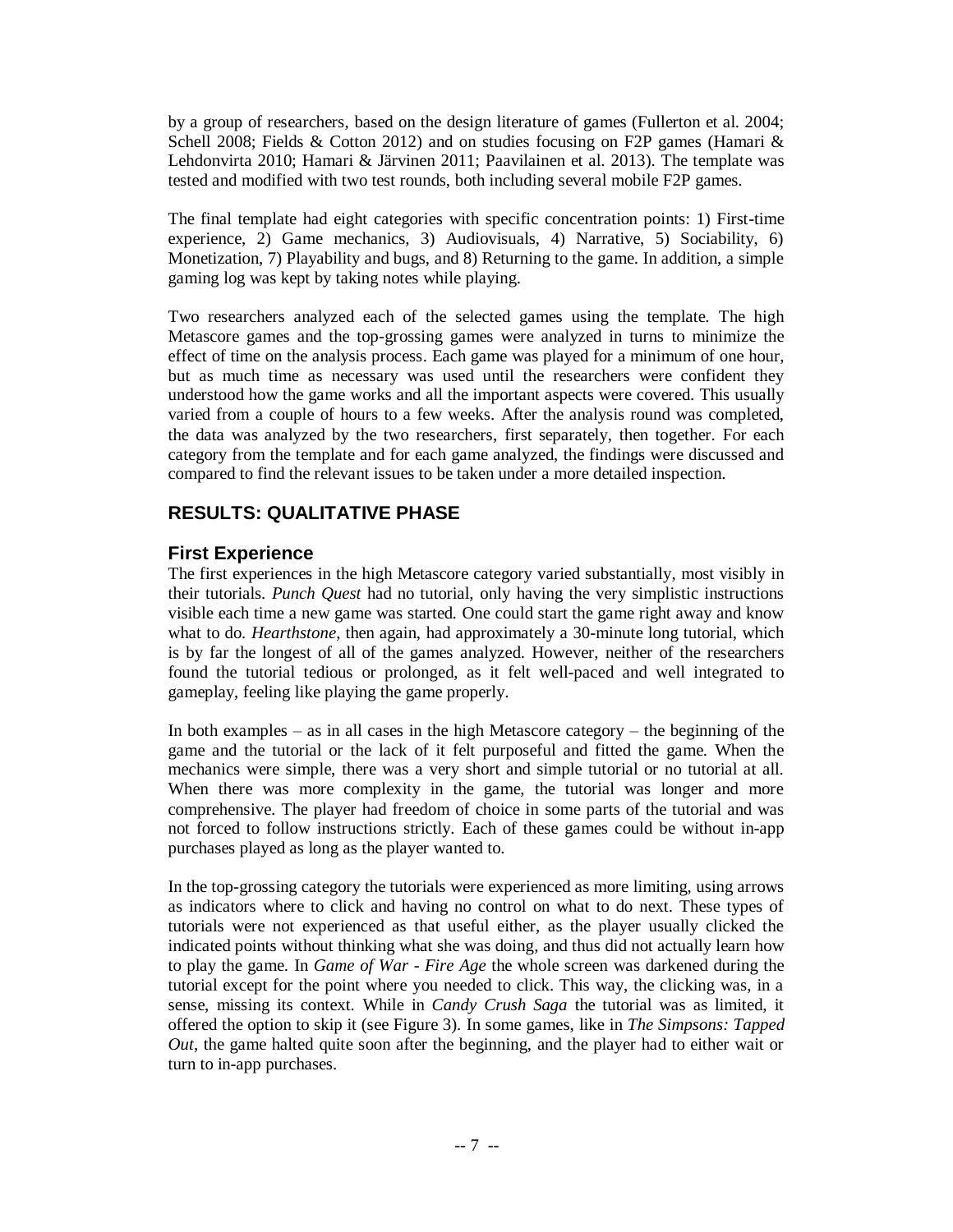

**Figure 3:** Tutorial phases in *Game of War - Fire Age* and *Candy Crush Saga*.

#### **Game Mechanics**

The games in the top-grossing group typically had a lot of simple mechanics, such as constructing buildings, growing crops, or ordering a character to carry out missions. Usually these actions then triggered a waiting time, which in turn resulted in rewards after completion. These types of mechanics were then repeated often, sometimes in cycles, creating the core loops of the games. For instance, in *Hay Day*, one would plant the seeds, wait for crops to grow, harvest the crops, create fodder, feed the animals, harvest the animal products, product foodstuffs, sell those on the market, and improve the farm with these resources so it could produce even more products. The core loops are not usually straightforward and might include several parallel, yet intertwining loops. For instance, in *Hay Day* the growing of crops could be followed by selling the crops, feeding them to animals, creating foodstuffs from them, harvesting them for more seeds, or completing specific missions that required the products. These games created their seeming complexity through a vast number of simple click-based mechanics rather than introducing more interesting mechanics. *The Simpsons: Tapped Out*, however, also kept the number of possible tasks that the player was able to do low, and usually the sessions only included collecting the cumulated resources and setting the characters to do the next tasks. These games lacked in difficulty, and the challenge was more in having the patience to slowly evolve the farm, city, or barracks – or use money to skip the waiting.

The feeling of progression was important in these games, but they executed it at a different pace. Where *The Simpsons: Tapped Out* progressed slowly and kept sessions short unless money was used, *Game of War - Fire Age* included a lot of small things to do, and although the overall progress was not that fast, the feel of progression was strong in every session. For instance, each of the buildings could not only be built, but also upgraded many times. At the same time, this brought more repetitiveness into the game.

These games usually included quests or missions to guide the progress of the player. In some games, these quests had to be done in a certain order to get the rewards, and if for instance the player had already constructed a certain building before the quest became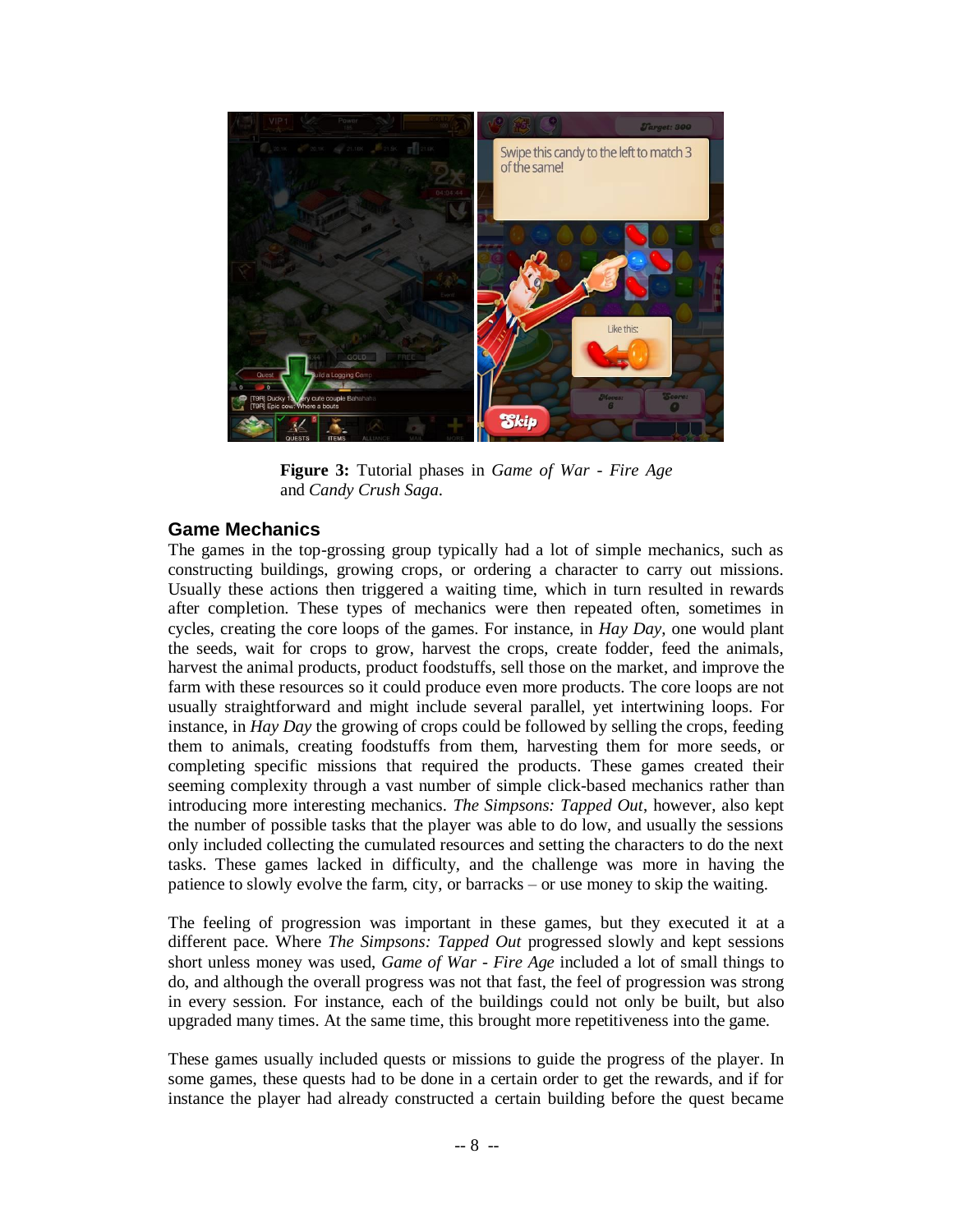active, the player had to construct a second building of the same type to get the reward. *Game of War - Fire Age* was an exception, as the quests were more alike an achievement system, and even though the player might not have been aware of all of the quests, the player was rewarded if she, sometimes unintentionally, completed any of them.

*Candy Crush Saga*, as expected as a puzzle game, differed from these games. As a match-three game, the main mechanics were switching the places of candies to create candy combinations of three or more. As the game advanced, the game introduced additional gameplay elements and varied the game experience this way. *Candy Crush Saga* also offered quite challenging levels. The game started as relatively easy, so the player could play long enough to get hooked before the first difficult level, which tried to monetize the player into buying enhancements to help to pass the challenge.

The high Metascore games varied quite a lot in their game mechanics. *Punch Quest* was the simplest of the games, as jumping, hitting, and blocking were the only mechanics used during the actual gameplay – the character even moved on its own. The players played a similar, procedurally generated level over and over again, but kept evolving the character between the levels, therefore making it more probable to advance further on each round. In addition, the player could influence the progression by selecting the path when the level branched into different directions, giving a greater feeling of control to the game. On the other end of complexity, *Galaxy on Fire 2* included almost full-fledged role-playing game elements with story missions, side missions, talking to non-player characters, character and spaceship development, moving around the galaxy, mining resources, and battling enemies. All of these mechanics still stayed reasonably simple, and while the game had a lot of content for a mobile game, a lot of it remained similar.

*Hearthstone*, again as an exception, offered the feeling of deepest gameplay experience with rather simple mechanics. As a collectible card game, the game offered a starter set of cards, which the player could then use to play with other players online. More cards could be acquired by playing or buying with in-game currency or money, and building an optimal deck or decks became a part of the game. The existence of other players created more depth than AI-based opponents could have, and as the players were matched based on their performance in previous games, the opponents were usually well within the same skill level. Hearthstone has also included single-player campaigns in the game, which can be unlocked with in-game currency or money. They include challenges against different AI decks, and as a reward the player gains exclusive cards.

#### **Audiovisuals**

Both the high Metascore and top-grossing games had typically high-quality graphics and audio, although in some cases the audio loops were rather short. Many of the high Metascore games used simple graphics, such as *Punch Quest's* pixel graphics or *Elf Defense's* and *Angry Birds Rio's* cartoonish graphics. *Hearthstone's* cartoonish graphics were more detailed and had high production values. Attention had been paid to details for instance in the opening animation of a new card pack. When the player had no possible moves left, the game played a "Job's done!" audio clip imported from the *Warcraft III: Reign of Chaos* game (Blizzard Entertainment 2002). The graphics of *Galaxy on Fire 2* were more realistic, and although a bit outdated, it should be mentioned that the game has an HD version with updated graphics.

*The Simpsons: Tapped Out* stood out among the games as its graphics and animations and voice acting resembled the animation series. However, some portions of gameplay had no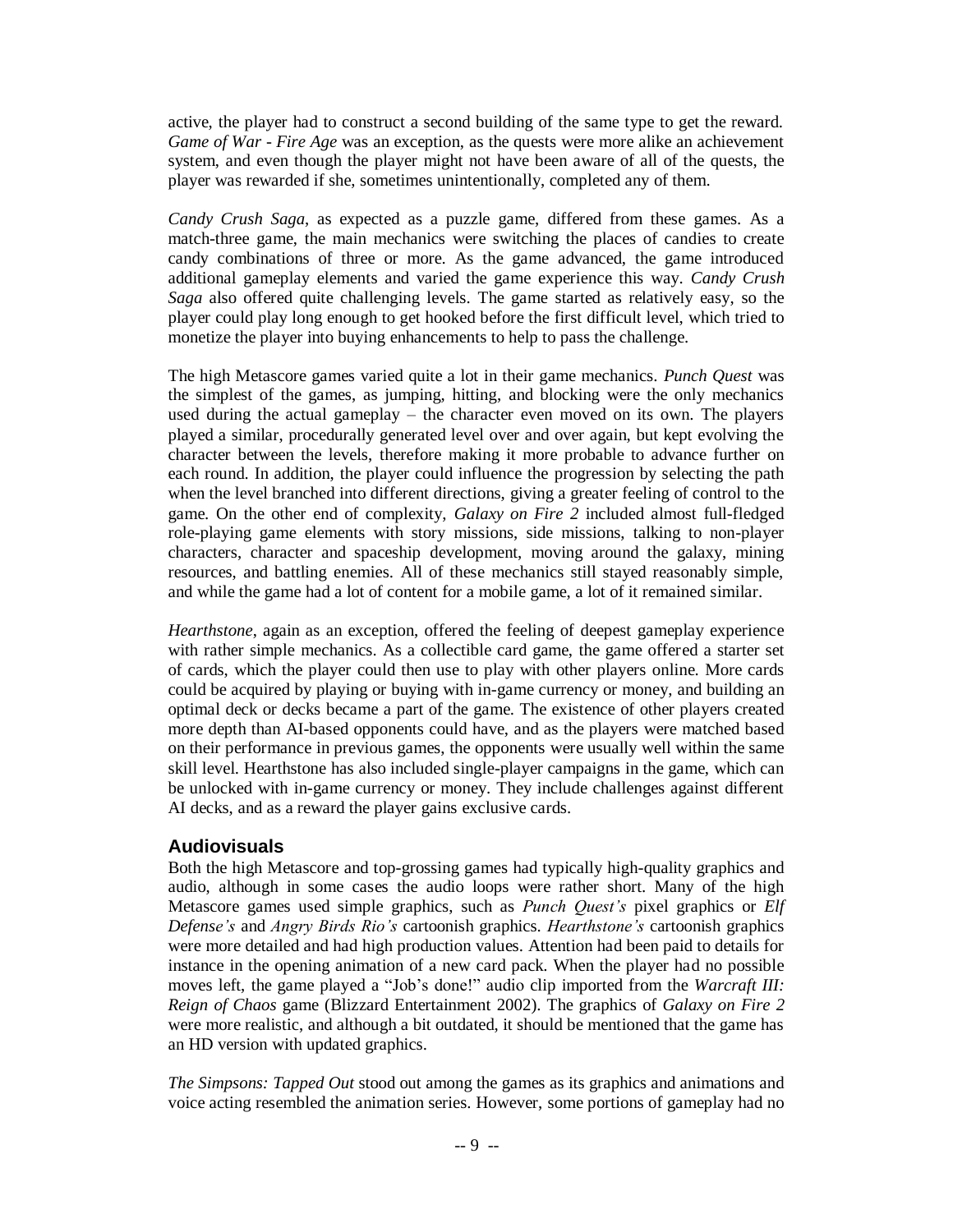music at all, and not all dialog was voice acted. As an exception, *Game of War - Fire Age* featured more medium-quality graphics, with some of the visuals pixelated or blurry, and the choice of fonts not feeling finalized. The audio did not stand out either, and the game used one notification sound for various occasions inside the game. The graphics mattered not only in the actual game, but also in the advertisements shown in the game, which influenced the attitudes towards the game. This was especially true when the advertisements were of poor quality or even suspicious. Although not directly connected to visuals, *Game of War - Fire Age* featured grammar errors, further negatively influencing the feel of quality of the game.

## **Narrative**

The high Metascore games varied in their storytelling. *Hearthstone* and *Elf Defense* both had a story setting, which set the basis or motivation for the gameplay. The gameplay itself did not include many story elements. In *Punch Quest*, no reason for the game was explained when the game started. Only if the player stayed for a longer while in the menu, the game showed a short animation explaining the starting point of the game. As an exception in this group, *Galaxy of Fire 2* had both a setting and a story, which unraveled through playing and had an ending.

All the top-grossing games featured a background story with small story elements in the missions of the game. For instance, in *The Simpsons: Tapped Out*, the player was rebuilding Springfield after Homer had accidentally blown it up. This was used as the reason why player had to clear destroyed blocks and build new buildings and roads. The characters could be set to do missions, which somehow drew their inspiration from the animation series. All the stories in the top-grossing games were never-ending in a sense, as the games keep updating and adding content. In the high Metascore games, Hearthstone and Punch Quest are never-ending as well, but the story does not progress similarly.

## **Sociability**

The top-grossing games included several social features. The more competitive games, *Clash of Clans* and *Game of War - Fire Age* were the most social, featuring guilds, chats and messaging systems, and making it possible to attack other players and wage war against other guilds. *Game of War - Fire Age* featured a global map, which had a location for each player on that server. Usually the players in a guild moved their locations next to each other, making it easier to both send group attacks and help to defend other guild members. After joining a guild, the members could easily ask help and assist others to construct buildings a bit faster. This feature lowered the threshold to help others, as it did not cost anything, requiring only a simple click. It was possible to donate the less valuable soft currencies to other players and both soft and hard currencies to the guild. *The Simpsons: Tapped Out* and *Hay Day* made it possible to visit other players and see how they were doing. *Candy Crush Saga* was the most single-player experience in the top-grossing group, but it too featured social elements such as rankings of other players and sending and receiving extra lives and moves.

The high Metascore games featured very few social aspects. Even though in *Hearthstone* the matches were played with other players, there was very little communication allowed between the players, as the only possibilities were a few pre-selected expressions. All the other games in the category were solely single-player games, from which only *Punch Quest* featured social media shares and high score lists.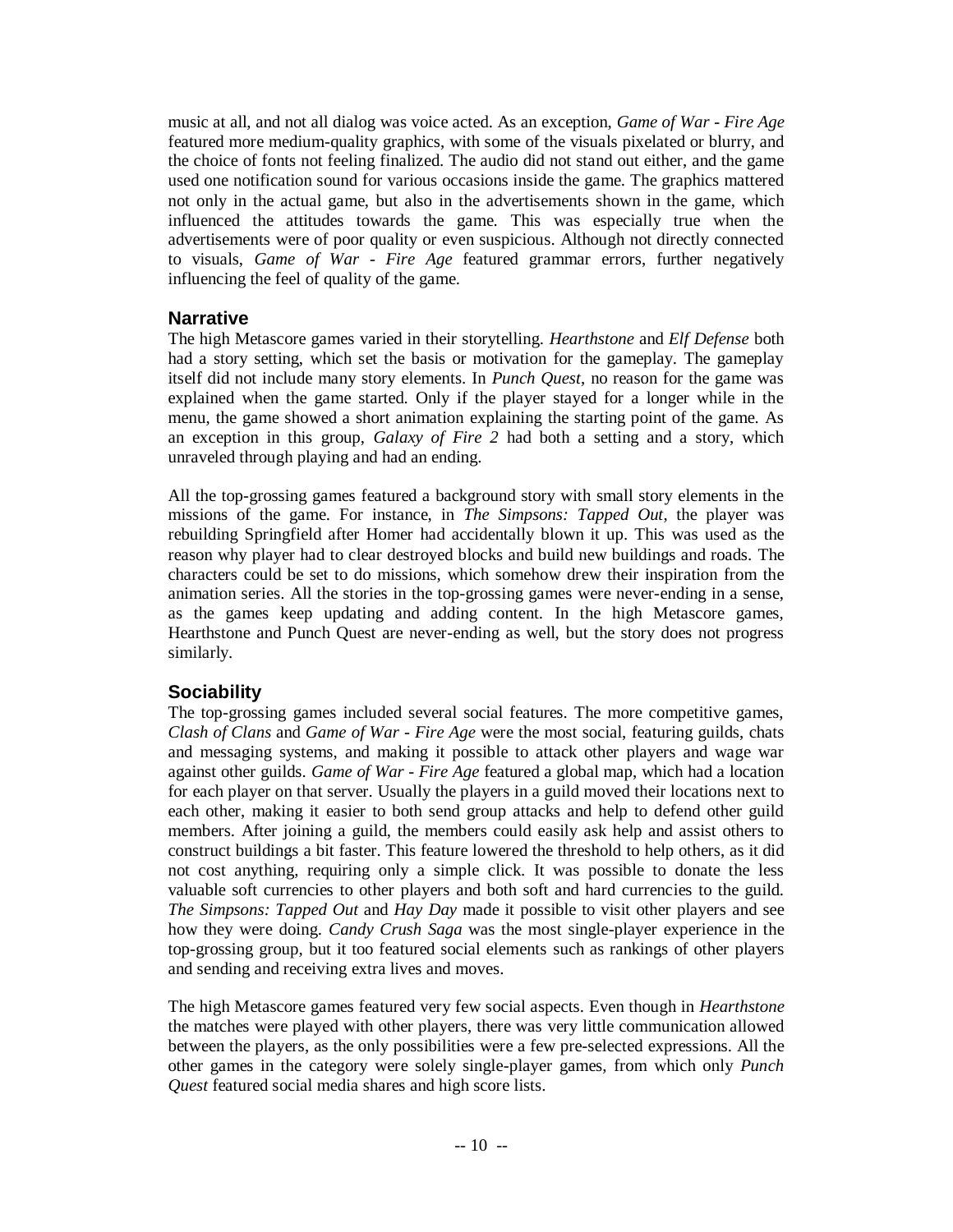### **Monetization**

F2P games typically use two kinds of currencies, soft and hard. Soft currency can be gained easily through gameplay, while hard currency is more rarely rewarded, if at all. The game then sells the hard currency for real money. It is noteworthy that each of the top-grossing games taught how to use hard currency in their tutorial, while none of the high Metascore category games did this. The offline waiting time grew considerably long relatively early in the top-grossing games. For instance, in *The Simpsons: Tapped Out* the waiting times grew to 24 hours at the longest during the first 1.5 hours of play, and the sessions quickly became extremely short if hard currency was not used.

In all of the analyzed games the player could gain some kind of advantage by paying, including the directly competitive games. However, all the games that had at least one ingame currency also had the possibility to earn that currency by playing, and therefore it was theoretically possible to gain everything in the game without using any real money. In most games, however, gaining everything without paying would have been impossible simply due to the sheer amount of time it would have taken.

The only games that had exclusive purchases with real money were in the high Metascore category. These included new episodes in *Galaxy on Fire 2*, permanently doubling the earning of the in-game currency in *Punch Quest*, and an item in *Angry Birds Rio* that would then allow infinite amounts of uses to skip levels. All of these exclusive purchases were permanent items, and all consumable items could be acquired by playing. *Punch Quest* featured an interesting "donate a buck" feature, where the player could give a bit of money for the developers without gaining any advantage or content for the game.

The categories differed quite clearly in in-game currencies. Most games with high Metascore had only one currency, and this currency could usually be earned in abundance within the game, but could also be bought with real money. *Hearthstone* was an exception, as its single currency resembled hard currency by being slowly earned through gameplay, but more gold could not be bought. However, everything that could be bought with money could be bought with gold, giving gold monetary value. All the top-grossing games used at least two in-game currencies: one hard currency, which was earned only in small amounts by playing, and one or more soft currencies, which could be gathered easily by playing. For instance, *Game of War - Fire Age* had gold as the hard currency and several soft currencies with different values: silver, stone, wood, ore, and food.

Interestingly, none of the games in the high Metascore group had offline progress mechanics, such as waiting times for buildings to finish or energy to gather, while all the games in the top-grossing category used some version of these mechanics. The player had to wait for something put in motion to complete, or as in *Candy Crush Saga*, wait for lost lives to regenerate. In all the games in the top-grossing category, the waiting could be skipped with hard currency or money. Only *Candy Crush Saga* included an option to ask help from friends as an alternative way to skip the waiting.

Some of the top-grossing games felt aggressive in their monetization. In *The Simpsons: Tapped Out* aggressive monetization emerged through limited times for purchasing specific items, and forcing to use the scarce hard currency during the tutorial. In *Game of War - Fire Age* the user interface was crammed with different limited time offers that repeated themselves and other buttons that led to the shop. Sometimes a limited offer ad popped up and filled the whole screen. In addition, naming the hero, the city, or the player herself, choosing a profile picture or changing the hero's avatar were all items that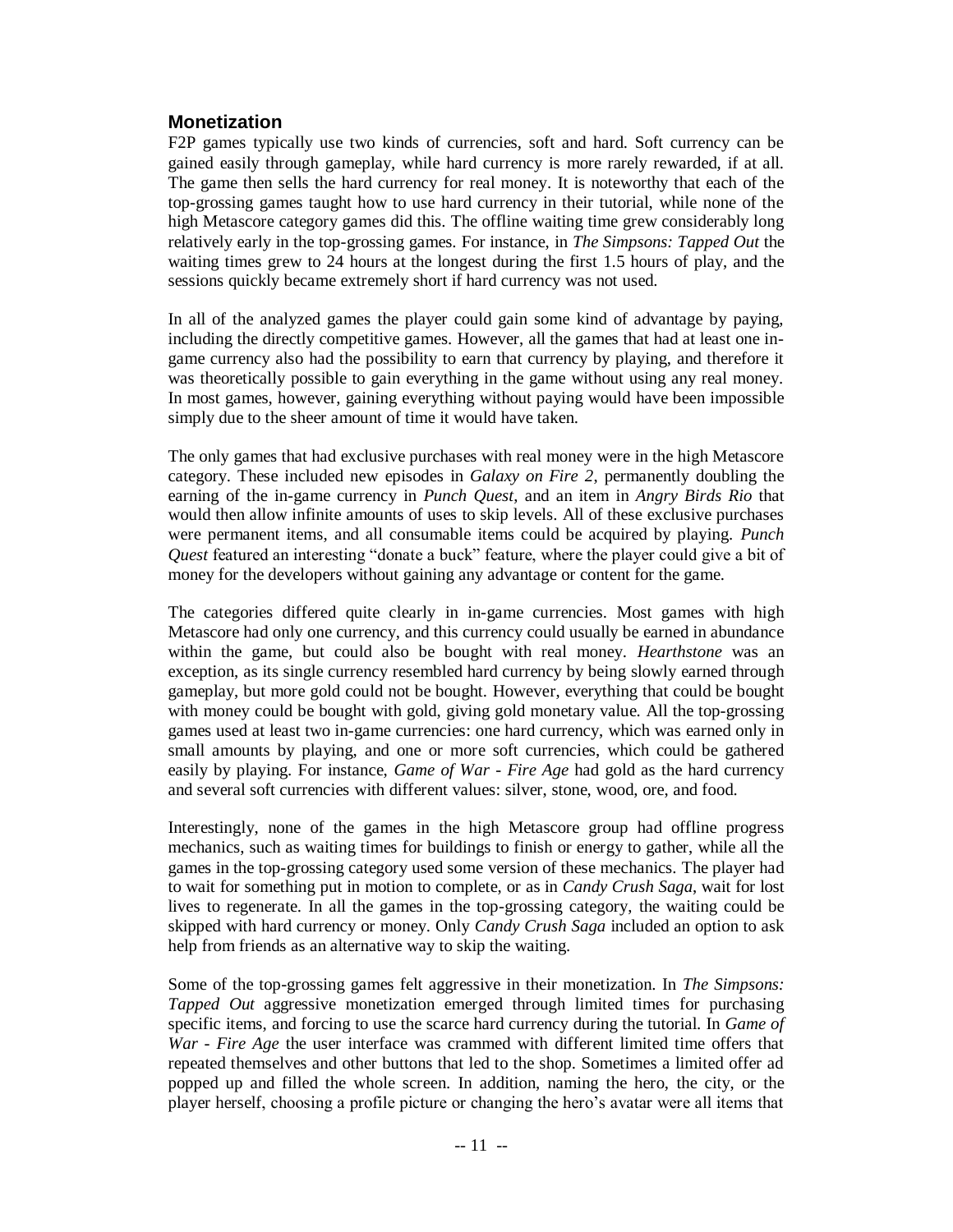could be bought and used. This meant that if the player wanted to change any of these after using the item given in the beginning of the game, she had to buy a new one.

However, when the game notified in the beginning that it involved in-app purchases as in *Clash of Clans*, the game already felt a bit fairer. In *Hay Day*, the purchases that cost hard currency needed a double click, preventing the player spending hard currency unintentionally, again making the game feel fairer and more trustworthy.

## **Playability and Bugs**

All the analyzed games had at least some problems with playability, but typically these problems were scarce and minor. The top-grossing and the high Metascore games did not differ substantially as groups, and the differences were more distinct between individual games. *Game of War - Fire Age* had several problems due to a crowded user interface which caused miss-clicking and user interface elements blocking other elements or game view. The game had to be reloaded every time the iPad went into a screensaver mode, and as reloading took relatively long, this hindered the experience.

*Galaxy on Fire 2* had more problems as well, mostly caused by the complicated nature of the game, making it hard to find the right menus or know what to do in the game. The icons on the user interface were not self-evident, and the player had to learn where they directed. While most of the games did have some bugs in them, usually connection failures or freezing, there were no apparent differences between the analyzed games.

#### **Returning to the Game**

Interestingly, none of the high Metascore games used push notifications. Push notifications are notifications that appear on the screen of the device when the game is not running, and usually let the player know that something has happened or been completed in the game. However, there are other ways to lure the player back. *Hearthstone* included tournaments during which the player had to be active to fare well. *Punch Quest's* Facebook posts might remind a friend of the player to play again. All in all, however, these games were quite passive in persuading the player to return.

On the opposite, all the games in the top-grossing categories had push notifications. Usually the notifications included sounds by default, and especially *The Simpsons: Tapped Out* had quite loud and long notification sounds. The frequency of the notifications varied from one game to another, and was usually highest soon after the game sessions. When the player had not played for a longer while, the notifications stopped or became scarce, notifying mostly of special events happening in the game.

For the researchers, the best way to lure the player back was not the push notifications, but the gameplay: when it was possible to keep the sessions short but still progress in each session, the visits in the game were most frequent. The push notifications worked best when their frequency was not too high, and notified about something essential, while too high frequency led into ignoring most of the notifications. In some games, such as *Game of War - Fire Age*, the strong sociability hooked the player and created commitment.

## **Summary: Comparison**

The high Metascore and top-grossing games differed in most of the analysis categories. Table 3 presents a summary of some of the properties of the games, visualizing the distinct differences between the analyzed groups.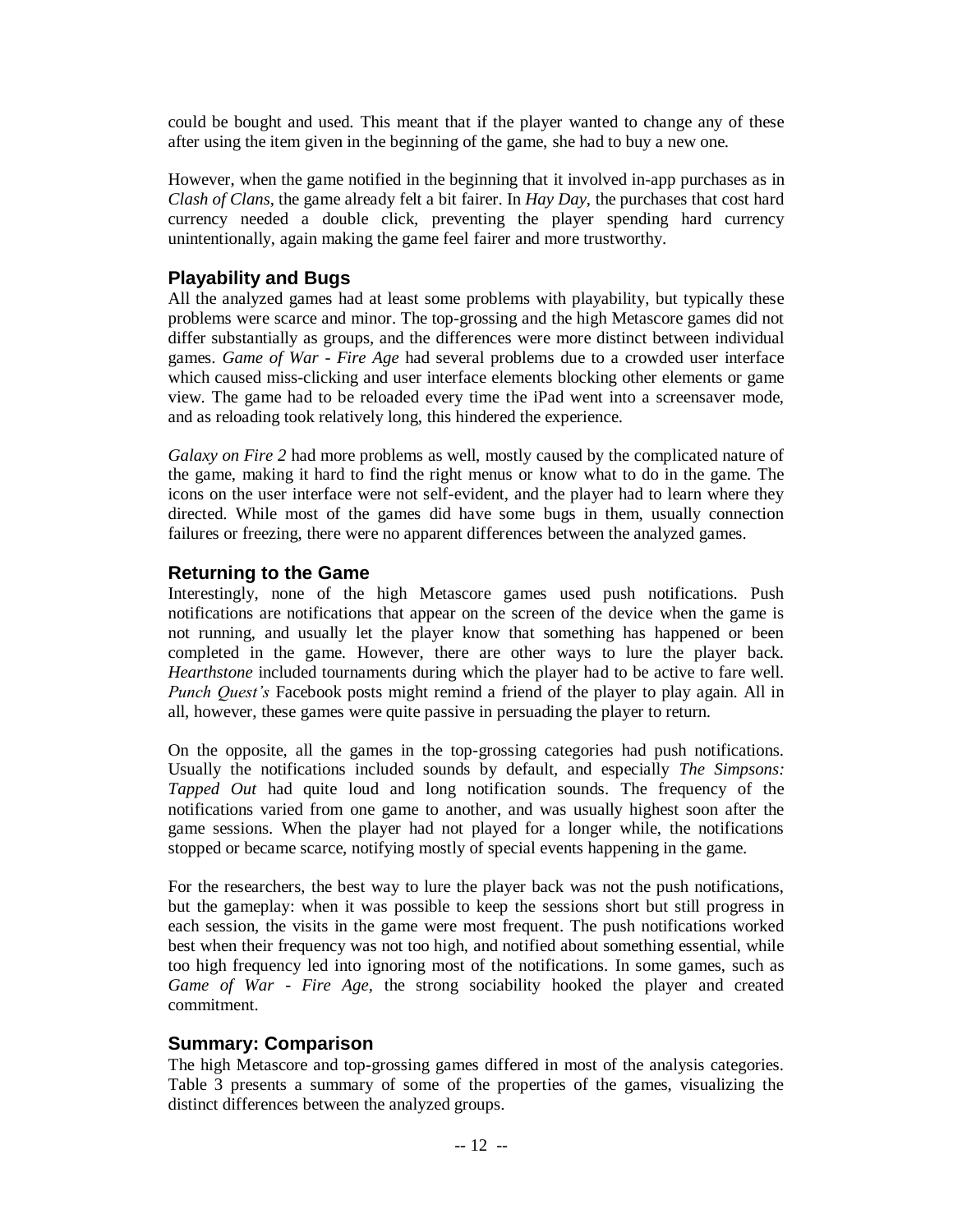|                                           | Hearth-<br>stone | Punch<br>Ouest | Galaxy<br>on Fire 2 | Elf<br>Defense | Angry<br>Birds Rio War - | Game of<br>Fire Age | The<br>Simpsons Clans<br>$:$ Tapped<br>Out | Clash of | Candy<br>Crush<br>Saga | Hay Day        |
|-------------------------------------------|------------------|----------------|---------------------|----------------|--------------------------|---------------------|--------------------------------------------|----------|------------------------|----------------|
| Teaches to use<br>hard currency           | N <sub>o</sub>   | No             | N <sub>o</sub>      | No             | N <sub>o</sub>           | No                  | Yes                                        | Yes      | N/A                    | Yes            |
| Currency                                  | Single           | Single         | Single              | Single         | N <sub>o</sub>           | Several             | Double                                     | Several  | Single                 | Double         |
| Everything<br>achievable<br>without money | Yes              | N <sub>o</sub> | N <sub>o</sub>      | Yes            | N <sub>o</sub>           | Yes                 | Yes                                        | Yes      | Yes                    | Yes            |
| Offline progress<br>mechanics             | N <sub>o</sub>   | N <sub>o</sub> | N <sub>o</sub>      | N <sub>o</sub> | N <sub>o</sub>           | Yes                 | Yes                                        | Yes      | Yes                    | Yes            |
| Push<br>notifications                     | N <sub>o</sub>   | N <sub>o</sub> | N <sub>o</sub>      | N <sub>o</sub> | N <sub>o</sub>           | Yes                 | Yes                                        | Yes      | Yes                    | Yes            |
| Number of<br>social mechanics             | Low              | Low            | None                | None           | None                     | High                | Low                                        | High     | Low                    | Low            |
| Direct<br>competition                     | Yes              | N <sub>o</sub> | N <sub>o</sub>      | N <sub>o</sub> | N <sub>o</sub>           | Yes                 | N <sub>o</sub>                             | Yes      | N <sub>o</sub>         | N <sub>o</sub> |

**Table 3:** Comparing game properties.

#### **DISCUSSION**

Whereas a strong positive correlation has been found between higher Metascores and better sales with console (Greenwood-Ericksen et al. 2013) and Steam games (Orland 2014), with mobile games the raw correlation between review scores and revenue was found negative, implying that the games higher on the grossing list receive lower Metascores on average. When we controlled the effect of the business model, we found that instead of the review scores the revenue model explains higher or lower revenue, with F2P games bringing more income. Mobile F2P games received lower critic scores on average, but dominated the top ranks of the grossing list.

One reason for this could be the current game press being conservative and not yet accustomed to the new F2P game type. Bringing paying inside the game might feel wrong for the generation that is used to gameplay that concentrates on creating the best possible game experience, free of asking for money (Alha et al. 2014). Mobile F2P games were rarely reviewed to begin with, which can be at least partly explained by how review copies and codes are sent out to game magazines to acquire the game for free for review purposes. As F2P games have no purchase cost, such codes are not needed, and the published F2P games might sometimes left without reviews purely because of this. This is sometimes remedied by sending codes with some virtual currency or other purchasable content for the game for the reviewer to test out.

The game analysis revealed that the high Metascore games were in many ways distinctive from the top-grossing games. Even when considering the fact that the analysis included only ten games, the differences are clear as visualized in Table 3. The top-grossing games were more active in both monetization and retention, both of which are important factors for a F2P game (Luton 2013). The games guided and encouraged to use hard currency and real money and even required it if the player did not want to wait between the game sessions. All of the top-grossing games were active in sending push notifications, trying to keep the player's interest on the game and get her to always return for the next game session. The higher number of social mechanics is also a factor that can strengthen retention, as the social pressure and will to keep playing with friends can be a strong motivation to return in the game. A good group of friends can even make up for the poor game design, stressing the importance of sociability (Paavilainen et al. 2013). Strong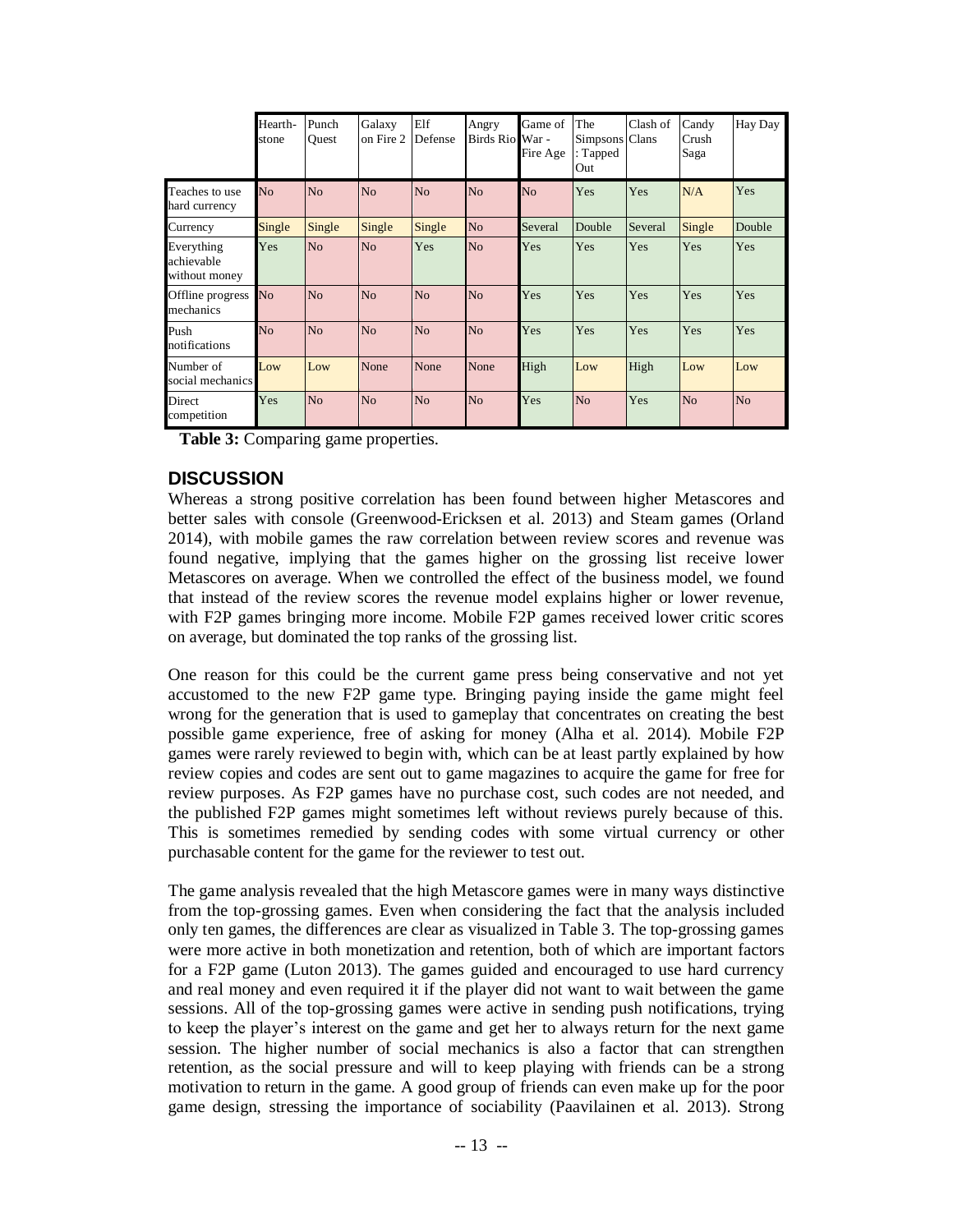sociability is also a good incentive for acquisition – another important factor for F2P games (Luton 2013) – as when players want to play with their friends for instance in the same clan, they might try to persuade them to start playing to join in.

The high Metascore games seem close to traditional single-player games, which further stresses why the game press might be more favorable to these games. On the other hand, high Metascore games are not aggressive in their monetization, which might explain their low placement in the grossing charts on its part. In a way, the high Metascore games might even be too good to motivate players into spending money. This is supported by earlier findings where enjoyment has decreased purchase intentions (Hamari 2015).

Naturally the division between critically acclaimed and commercially successful games is not exact. For instance, *Hearthstone* builds a bridge between these categories by having both a high Metascore and being relatively high on the grossing list. This is an interesting case, and these types of games could teach us more about the special nature of mobile F2P games and would need further research.

There are limitations to this study, which should be taken into account. First, as the game analysis covered ten cases, it does not allow broad generalizations. Second, game analysis is inevitably a subjective process. This was partly remedied by two researchers analyzing each game. Third, a game's critical acclaim and especially commercial success are not dependent only on the in-game experience, as for instance marketing is a crucial part of the bigger picture. Despite these limitations, the results and their implications are interesting and worthy of further examination.

#### **CONCLUSIONS**

In this paper, we examined the relation between critical acclaim and commercial success in mobile F2P games. We used both quantitative and qualitative methods and data, and found clear distinctions between these two ways to measure a game's success. The correlation between mobile game reviews and their position on the top-grossing chart was negative. F2P games were reviewed with lower scores on average than games with other monetization models, but on the other hand, F2P games were significantly more successful commercially. From the analyzed games, the highly reviewed games differed substantially from the top-grossing games by resembling more traditional games than typical F2P games, while the top-grossing games featured more monetization, acquisition, and retention mechanics. The combination of critical acclaim and commercial success is relatively rare in mobile F2P games, and more research should be conducted with the games that reach both of these goals.

#### **ENDNOTES**

1 <http://www.metacritic.com/about-metascores>

## **BIBLIOGRAPHY**

Aarseth, E. (2003) "Playing research: Methodological approaches to game analysis," Paper presented at DAC 2003. Melbourne, Australia.

- Alha, K., Koskinen, E., Paavilainen, J., Hamari, J. & Kinnunen, J. (2014) "Free-toplay games: Professionals' perspectives," in Proceedings of Nordic Digra.
- Bailey, A. A. (2005) "Consumer awareness and use of product review websites," in Journal of Interactive Advertising, 6(1), pp. 68-81.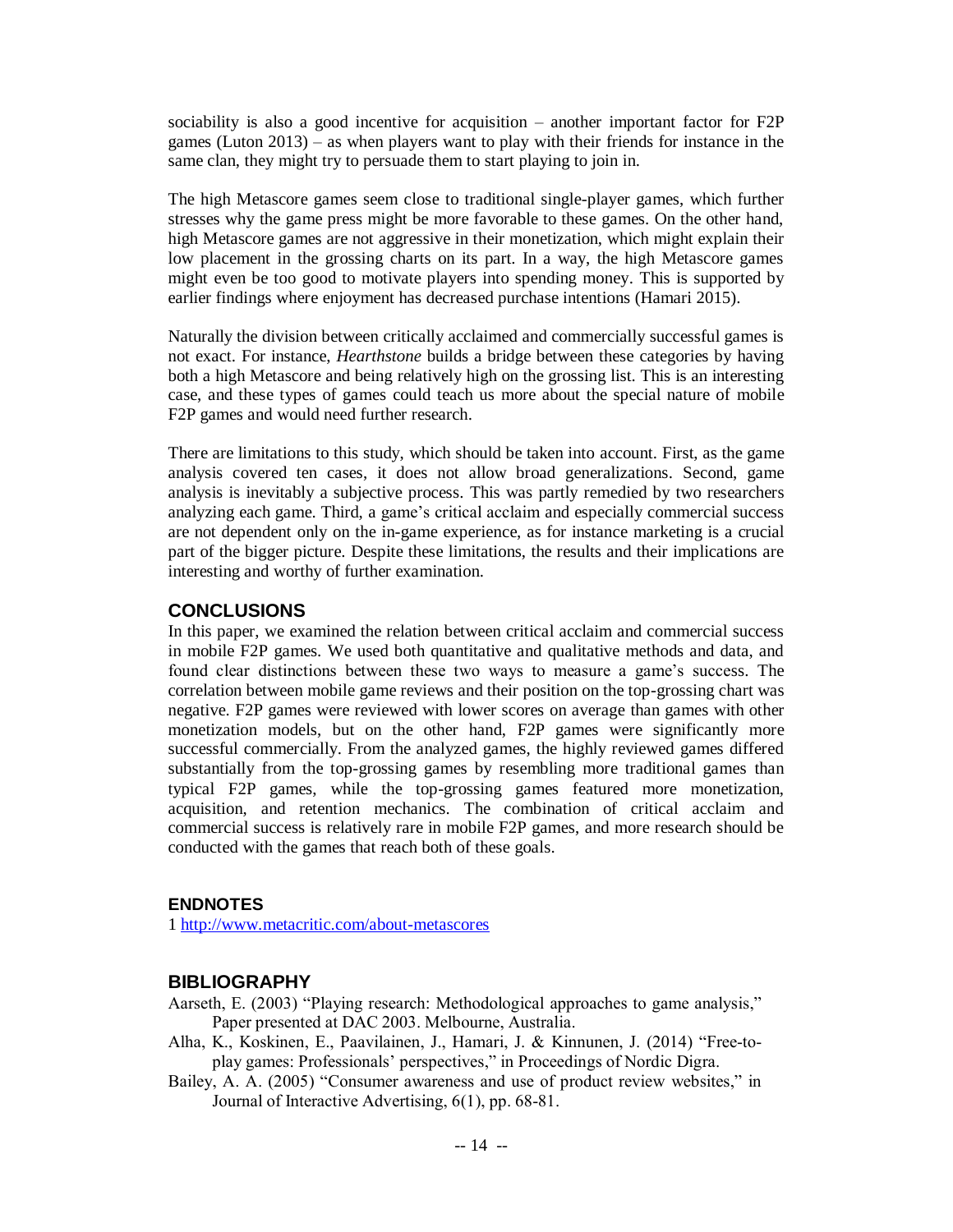- Basuroy, S., Chatterjee, S. & Ravid, S.A. (2003) "How critical are critical reviews? The box office effects of film critics, star power, and budgets," in Journal of Marketing, 67(4), pp. 103-117.
- Blizzard Entertainment (2002) *Warcraft III: Reign of Chaos* [PC Computer] Blizzard Entertainment.

Blizzard Entertainment (2014) *Hearthstone* [iOS] Blizzard Entertainment.

- Brockmann T., Stieglitz S. & Cvetkovic A. (2015) "Prevalent business models for the Apple App Store," in Proceedings of the Wirtschaftsinformatik 2015, Osnabrück, Germany. Paper 81.
- Björk, S. & Holopainen, J. (2005) Patterns in Game Design. Charles River Media, Hingham, MA.
- Chen, Y., & Xie, J. (2005) "Third-party product review and firm marketing strategy," in Marketing Science, 24(2), pp. 218-240.
- Dellarocas, C., Zhang, X. M., & Awad, N. F. (2007) "Exploring the value of online product reviews in forecasting sales: The case of motion pictures," in Journal of Interactive marketing, 21(4), pp. 23-45.
- Eliashberg, J. & Shugan, S.M. (1997) "Film critics: Influencers or predictors?" in Journal of Marketing, 61(2), pp. 68-78.
- EEDAR (2010) The Influence of Professional Critic Reviews. EEDAR/SMU Behavioral Study.
- EEDAR (2014) Deconstructing Mobile & Tablet Gaming. EEDAR's Annual Report.
- Electronic Arts (2012) *The Simpsons: Tapped Out* [iOS] Electronic Arts.
- Fields, T., & Cotton, B. (2012) Social Game Design. Monetization Methods and Mechanics. Morgan Kaufmann, Waltham, MA.
- Fishlabs (2010) *Galaxy On Fire 2* [iOS] Fishlabs.
- Fullerton, T., Swain, C. & Hoffman, S. (2004) Game Design Workshop: Designing, Prototyping, and Playtesting Games. CMP Books, San Francisco, CA.
- Greenwood-Ericksen, A., Poorman, S.R. & Eludamos, R.P. (2013) "On the validity of Metacritic in assessing game value," Journal for Computer Game Culture. 7 (1), pp. 101-127.
- Hamari, J. (2015) "Why do people buy virtual goods? Attitude towards virtual good purchases versus game enjoyment," in International Journal of Information Management, 35(3), pp. 299-308.
- Hamari, J. & Keronen, L. (2016) "Why do people buy virtual goods? A literature review," in Proceedings of the 49th Annual Hawaii International Conference on System Sciences (HICSS), Hawaii, USA, January 5-8, 2016. DOI: 10.1109/HICSS.2016.171
- Hamari, J. & Lehdonvirta, V. (2010) "Game design as marketing: How game mechanics create demand for virtual goods," in International Journal of Business Science & Applied Management, 5(1), pp. 14-29.
- Hamari, J. & Järvinen, A. (2011) "Building customer relationship through game mechanics in social games," in M. Cruz-Cunha, V. Carvalho, P. Tavares (Eds.), Business, Technological and Social Dimensions of Computer Games: Multidisciplinary Developments, IGI Global, Hershey, PA.

Jellyoasis (2012) *Elf Defense Eng* [iOS] Jellyoasis.

Karppi, T. & Sotamaa, O. (2012) "Rethinking playing research: DJ HERO and methodological observations in the mix," in Simulation & Gaming,  $43(3)$ , pp. 413-429.

King (2011) *Candy Crush Saga* [iOS] King.

Lankoski, P. & Björk, S. (2015) "Formal analysis of gameplay," in Lankoski, P. & Björk, S. (Eds.) Game Research Methods: An Overview. ETC Press, pp. 23-35.